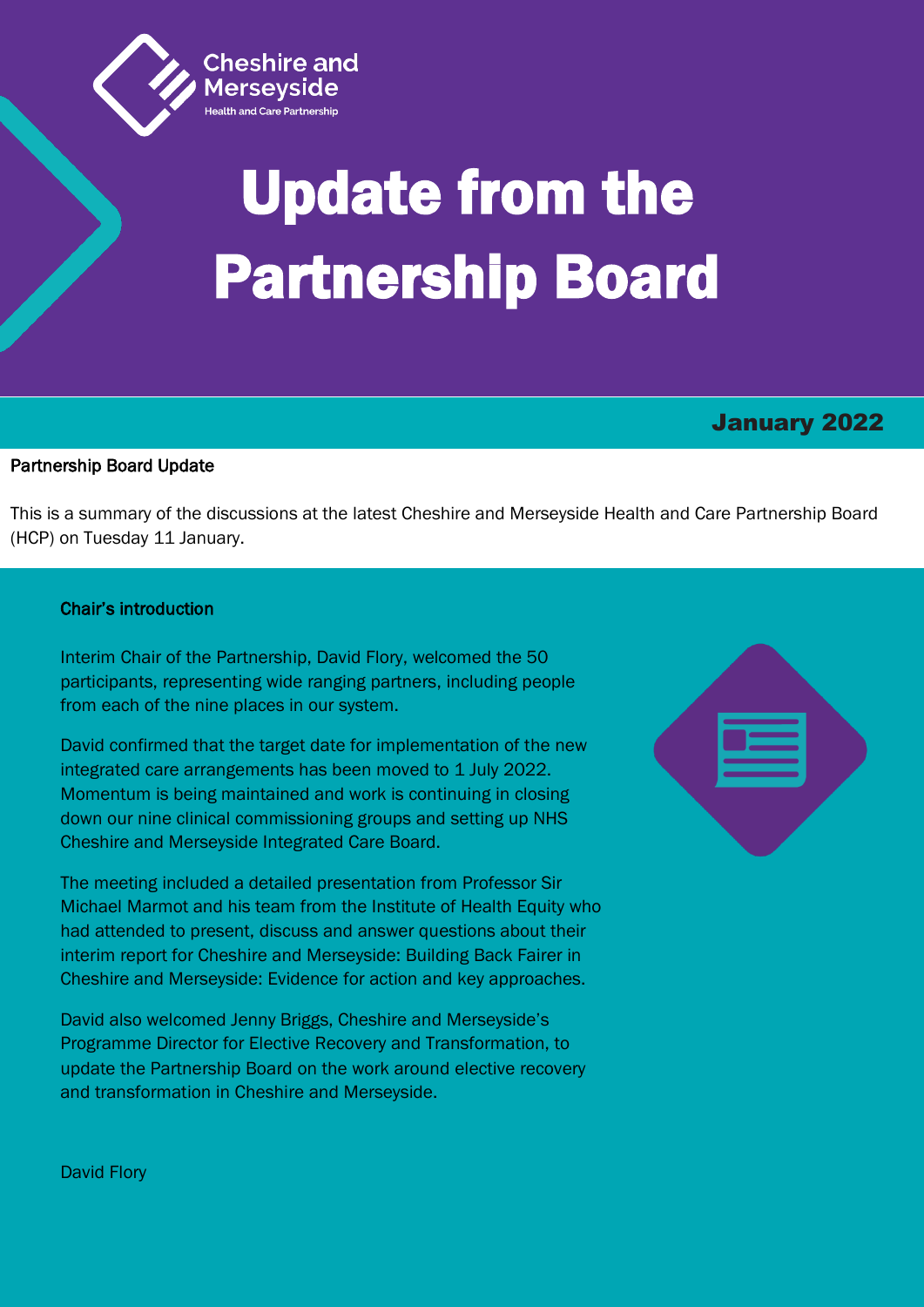# Update from Designate Chief Executive, Graham Urwin

This was Graham's first Partnership Board meeting since joining as Designate Chief Executive for NHS Cheshire and Merseyside Integrated Care Board.

He began by sharing some figures in relation to Cheshire and Merseyside's Covid-19 vaccination activity, highlighting that during the week beginning 13 December we vaccinated 214,000 people – our best week on record, and double the number of vaccinations given during our previous best performing week (110,000).

The current position within our hospitals is challenging, with 20 per cent of beds occupied by Covid-19 patients – 1,070 people across the whole of Cheshire and Merseyside. This compares with a winter peak last year of 1,900 people. Critical care numbers appear stable. This time last year there were 176 people with Covid-19 in critical care, while on 10 January this year there were 36.

Graham advised that our hospitals have been running at between 95 and 100 per cent occupancy, putting our health and care system under significant pressure. For this reason, he has committed to a system-wide focus on discharge processes to ensure people are safely moving out of hospital as quickly as possible once they are medically fit for discharge.

While we may be quite close to the peak of Covid-19, the system is struggling with increased staff absences, particularly within A&E departments and the ambulance service. Getting our staff fast access to PCR tests so they can return to work quickly and safely is key.

Legislation has now been passed making it mandatory for frontline NHS staff to be double vaccinated to carry out their roles. To meet this deadline, anyone who has not yet been vaccinated must receive their first dose by 3 February. This poses a risk, but there is a big push taking place now to help mitigate this, encouraging and facilitating staff to have their vaccines, while reminding them they are highly valued and we don't want to lose them.

In closing, Graham said: "Never have I been more proud of how the NHS, especially the frontline, has risen to the challenge of protecting our local communities. However, never have I been more worried about the pressure on all of us to truly deliver the quality of care our citizens need and rightly deserve."

He thanked everybody working in health and care for their ongoing efforts, commitment and professionalism.



# Building Back Fairer in Cheshire and Merseyside – Professor Sir Michael Marmot

Professor Sir Michael Marmot and his team from the Institute of Health Equity (IHE) attended to present their interim report – '[Building Back Fairer in](https://www.cheshireandmerseysidepartnership.co.uk/wp-content/uploads/2021/12/Interim-report-Final-November.pdf)  [Cheshire and Merseyside: Evidence for action and key approaches](https://www.cheshireandmerseysidepartnership.co.uk/wp-content/uploads/2021/12/Interim-report-Final-November.pdf)'. This is the first output of IHE's work in Cheshire and Merseyside and sets out inequalities in health and the social determinants of health and the impacts of the Covid-19 pandemic.

It assesses the role of austerity policies between 2010-20 in driving these inequalities and the impacts of the pandemic. It also highlights existing and developing actions and partnerships currently addressing health inequalities.

The contents of the report have so far been used to inform a series of placebased workshops with local authorities in the sub-region, which engaged with 350 stakeholders throughout November and December 2021.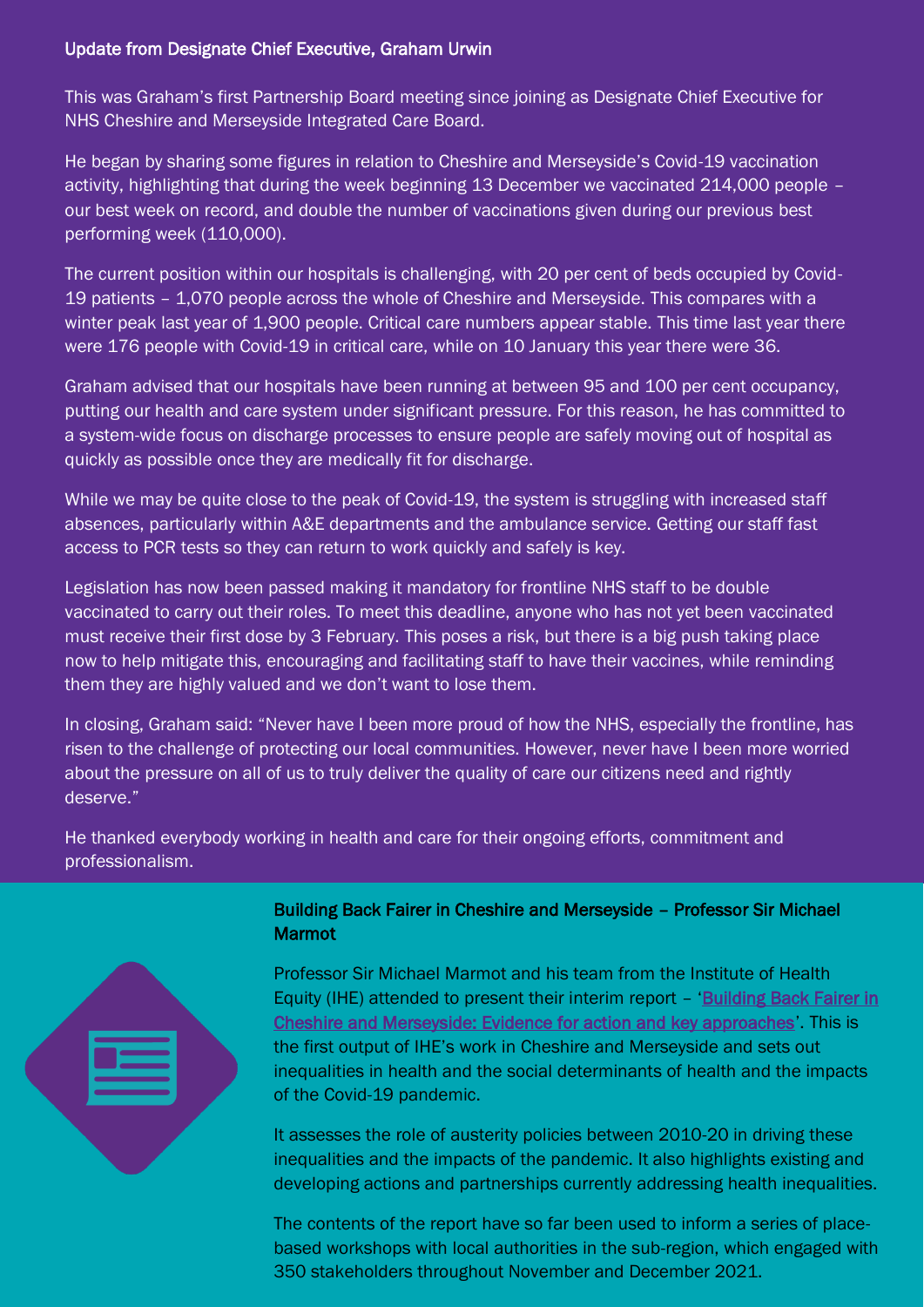Learning from these workshops will be incorporated into the report and a final version will be published in spring.

Commissioned by Cheshire and Merseyside Health and Care Partnership's Population Health Board, the report intends to make recommendations for how partners across Cheshire and Merseyside can work together to reduce health inequality through action on the social determinants of health.

Presenting the interim findings, Sir Michael said: "People often comment to me that we've known about health inequalities for a long time and ask whether it fills me with gloom that the conversations are still continuing. My response is no, not at all. All around the country, there are organisations trying hard to do something, which is very encouraging.

"We are seeing a real commitment on the ground where people live and work, which is what we need. This is vital and we really, really, really want to make a difference in partnership with you."

The report was welcomed by all those in attendance at the Partnership Board, provoking much discussion about how best to drive this forward and make a difference for disadvantaged communities in Cheshire and Merseyside.

David Flory said he found the presentation daunting and motivating in equal measure.

Lorraine O'Donnell, Chief Executive at Cheshire East Council, commented about the more significant gradients in terms of life expectancy figures for the North West compared with the rest of England, pointing out this isn't an inevitable outcome of Covid-19 as it's not happening in other countries.

Dame Jo Williams, Chair of Alder Hey Children's NHS Foundation Trust, described being struck by the opportunity to create a social movement. She also commented on the importance of engaging with young people, whose future this is and who have tremendous insight and can provide a different perspective.

Graham Urwin felt this was a defining, core piece of business for our new Integrated Care Partnership and success would come from effective, collaborative, partnership working between many agencies.

He said: "We must free up time to commit to this important agenda, and we can do that by making sure we work well in meeting all our other objectives. Our goal is to make the biggest difference for the people who are least able to do this for themselves."

He added that he was looking forward to putting this work at the heart of the ICP, giving it his full support.

Find out more about the work of Professor Sir Michael Marmot and IHE, including the government-commissioned 2010 report, '[Fair Society, Healthy Lives](https://www.instituteofhealthequity.org/resources-reports/fair-society-healthy-lives-the-marmot-review)', and last year's follow up, '[Marmot Review 10 Years On](https://www.instituteofhealthequity.org/resources-reports/marmot-review-10-years-on)', on the Institute of Health Equity website: [www.instituteofhealthequity.org.](file:///C:/Users/prycej/Desktop/www.instituteofhealthequity.org)

### Cheshire and Merseyside elective recovery and transformation

Jenny Briggs, Cheshire and Merseyside's Programme Director for Elective Recovery and Transformation, talked through transformation projects which aim to have long term, positive impact on health and care pressures and waiting times, while also improving patient experience.

These included:

- Tele-dermatology GPs would send a photograph of a skin condition to be diagnosed by a specialist, without the patient needing to attend hospital unless necessary. It's estimated 7,000 patients a year could be treated away from acute care.
- Glaucoma enhanced service trained community optometrists will carry out tests for suspected glaucoma and only refer patients to hospital if they do have glaucoma. This service will be offered to around 6,000 patients a year.